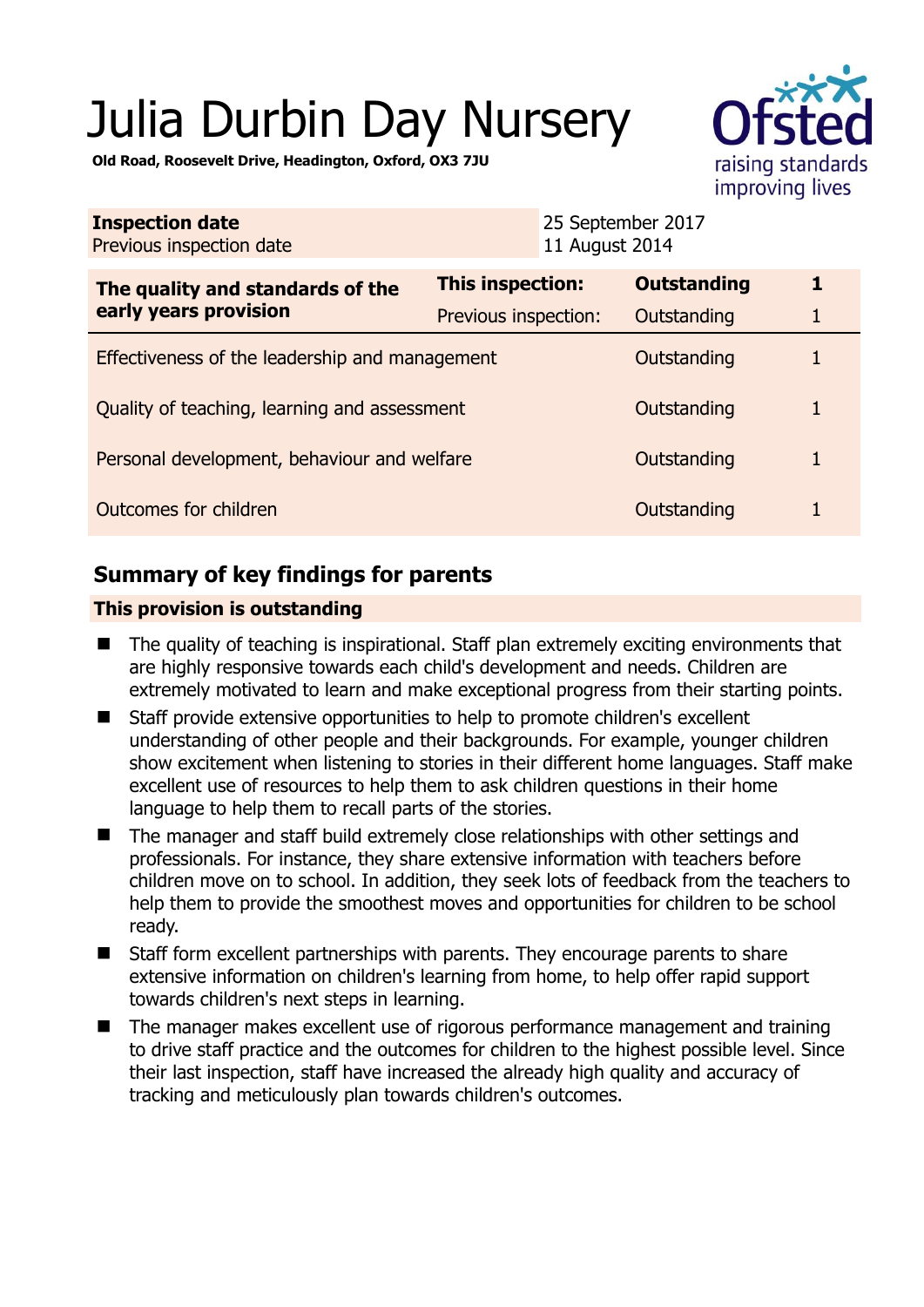# **What the setting needs to do to improve further**

### **To further improve the quality of the early years provision the provider should:**

■ make greater use of opportunities to encourage younger children to explore how technology works and deepen their understanding of why things happen.

## **Inspection activities**

- The inspector observed children's activities indoors and outdoors.
- The inspector undertook a joint observation with the manager.
- The inspector had discussions with the children, staff and the manager.
- The inspector took account of the views of parents spoken to on the day of the inspection and through written feedback.
- The inspector looked at a range of relevant documentation relating to safeguarding and staff suitability, as well as policies, procedures and progress records.

**Inspector**  Helen Harnew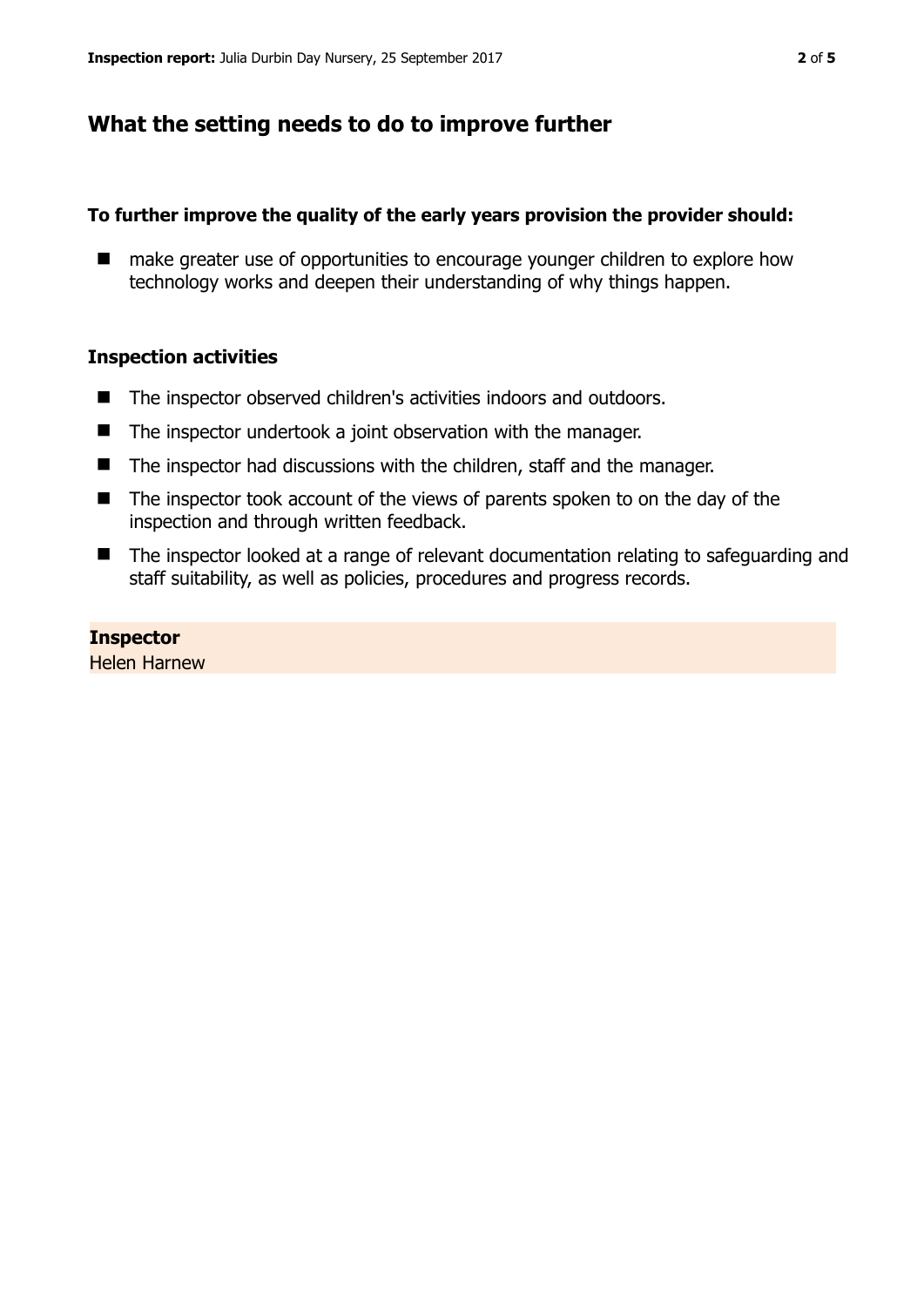## **Inspection findings**

#### **Effectiveness of the leadership and management is outstanding**

The management team has high expectations for all staff and children. It offers extensive opportunities for staff, parents and children to share their views and suggestions for the future development of the provision. For example, staff encourage older children to hold their own meetings to discuss what they like about the nursery and what they would like to change. Safeguarding is effective. The manager and staff have a robust knowledge of the safeguarding policies to follow to help protect children's welfare. The manager has a thorough understanding of the requirements of the Early Years Register and Childcare Register and what events to report to Ofsted. Staff carry out extremely thorough risk assessments to help to identify and minimise any risks to children. They deploy themselves with great care and supervise children extremely closely to help to keep them safe.

#### **Quality of teaching, learning and assessment is outstanding**

Staff help children from a very young age begin to develop an excellent understanding of mathematics. For example, younger children make pretend cakes for their teddies and staff introduce basic fractions to the children as they learn how to share the cake so that everyone gets a slice. Staff skilfully ask older children questions to encourage them to explore the world around them. Children compare the differences of where animals live and successfully identify the letters and sounds of animal names. They make excellent use of carefully planned experiences and learn how to use resources, such as diggers and spades to dig up vegetables from soil. Babies show excitement as they make full use of their exploration skills to investigate an extensive range of sensory experiences. The manager recognises a need to develop children's understanding of technology even further.

#### **Personal development, behaviour and welfare are outstanding**

Staff create highly stimulating and calm environments and children settle in rapidly on arrival. Staff act as excellent role models and constantly remind children of the nursery rules. Children behave exceptionally well. Staff offer healthy well-balanced snacks and meals, and lots of opportunities for children to exercise and lead healthy lives. They challenge children extremely well to extend their physical skills. For example, younger children step through carefully placed tyres to get to different sections of the garden. Babies practise crawling and walking on different surfaces, and older children test their balancing skills as they run up and down slopes and walk across crates.

#### **Outcomes for children are outstanding**

Children of all ages show high levels of confidence to explore their surroundings and rapidly gain an excellent understanding of how to take care of themselves. For example, children blow their own noses and confidently use tools with extreme confidence, such as when using cutlery to cut up more-challenging foods. Babies show high levels of confidence when moving around the nursery and make choices in their play.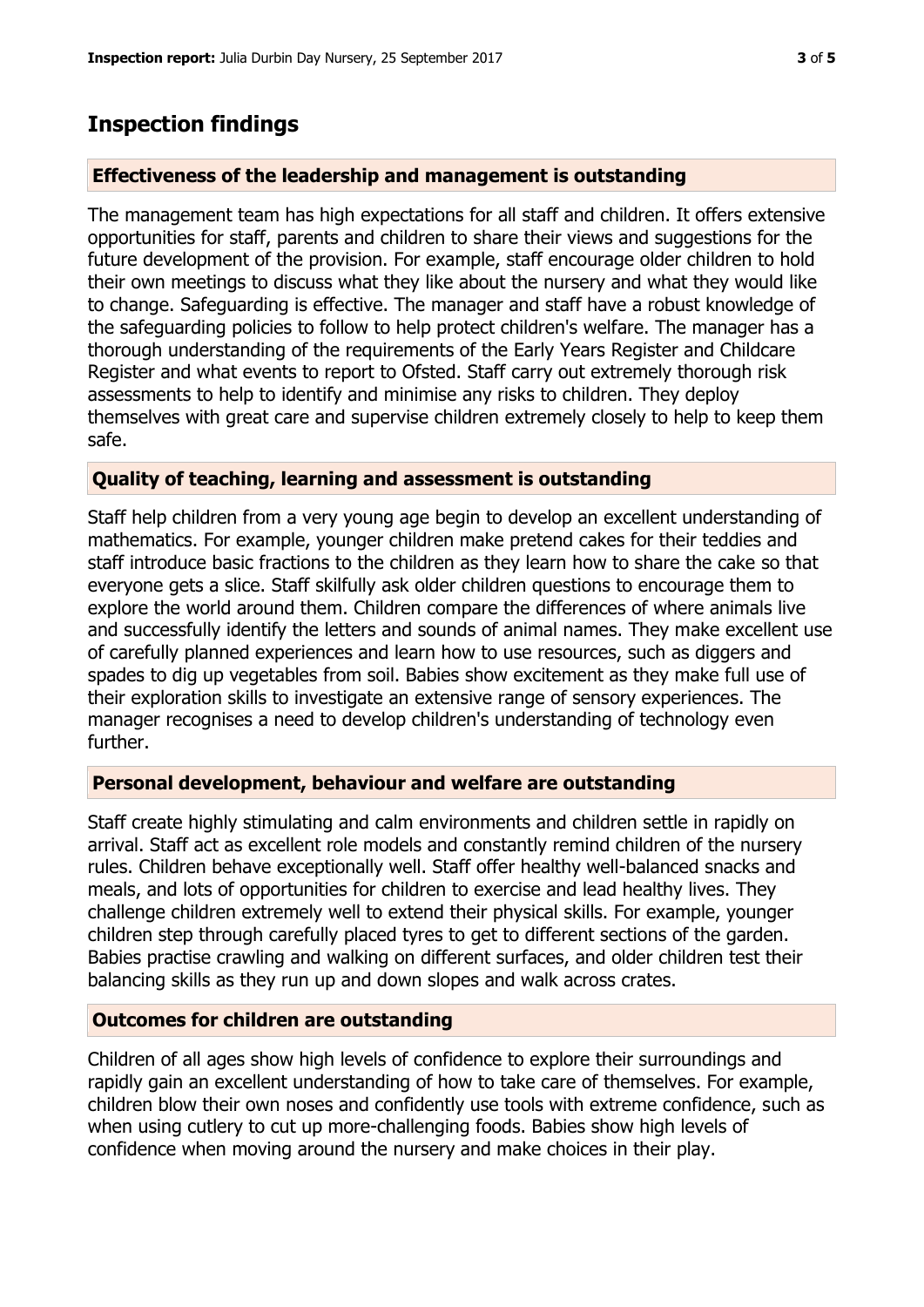# **Setting details**

| Unique reference number                             | 134013                                                                               |  |
|-----------------------------------------------------|--------------------------------------------------------------------------------------|--|
| <b>Local authority</b>                              | Oxfordshire                                                                          |  |
| <b>Inspection number</b>                            | 1113605                                                                              |  |
| <b>Type of provision</b>                            | Full-time provision                                                                  |  |
| Day care type                                       | Childcare - Non-Domestic                                                             |  |
| <b>Registers</b>                                    | Early Years Register, Compulsory Childcare<br>Register, Voluntary Childcare Register |  |
| Age range of children                               | $0 - 4$                                                                              |  |
| <b>Total number of places</b>                       | 131                                                                                  |  |
| Number of children on roll                          | 175                                                                                  |  |
| Name of registered person                           | Childbase Partnership Limited                                                        |  |
| <b>Registered person unique</b><br>reference number | RP900830                                                                             |  |
| Date of previous inspection                         | 11 August 2014                                                                       |  |
| <b>Telephone number</b>                             | 01865 744448                                                                         |  |

Julia Durbin Day Nursery registered in 1994 and is located in the grounds of the Churchill Hospital in Headington, Oxford. The nursery is open each weekday from 7am until 6.30pm, all year round, excluding public holidays. The nursery supports children learning English as an additional language. The setting provides funded education for two-, threeand four-year-old children. In total, a team of 58 staff work at the nursery. Of these, 36 staff hold relevant qualifications equivalent to level 2, level 3 and level 4. In addition, two members of staff have foundation degrees in early years.

This inspection was carried out by Ofsted under sections 49 and 50 of the Childcare Act 2006 on the quality and standards of provision that is registered on the Early Years Register. The registered person must ensure that this provision complies with the statutory framework for children's learning, development and care, known as the early years foundation stage.

Any complaints about the inspection or the report should be made following the procedures set out in the guidance 'Complaints procedure: raising concerns and making complaints about Ofsted', which is available from Ofsted's website: www.gov.uk/government/organisations/ofsted. If you would like Ofsted to send you a copy of the guidance, please telephone 0300 123 4234, or email enquiries@ofsted.gov.uk.